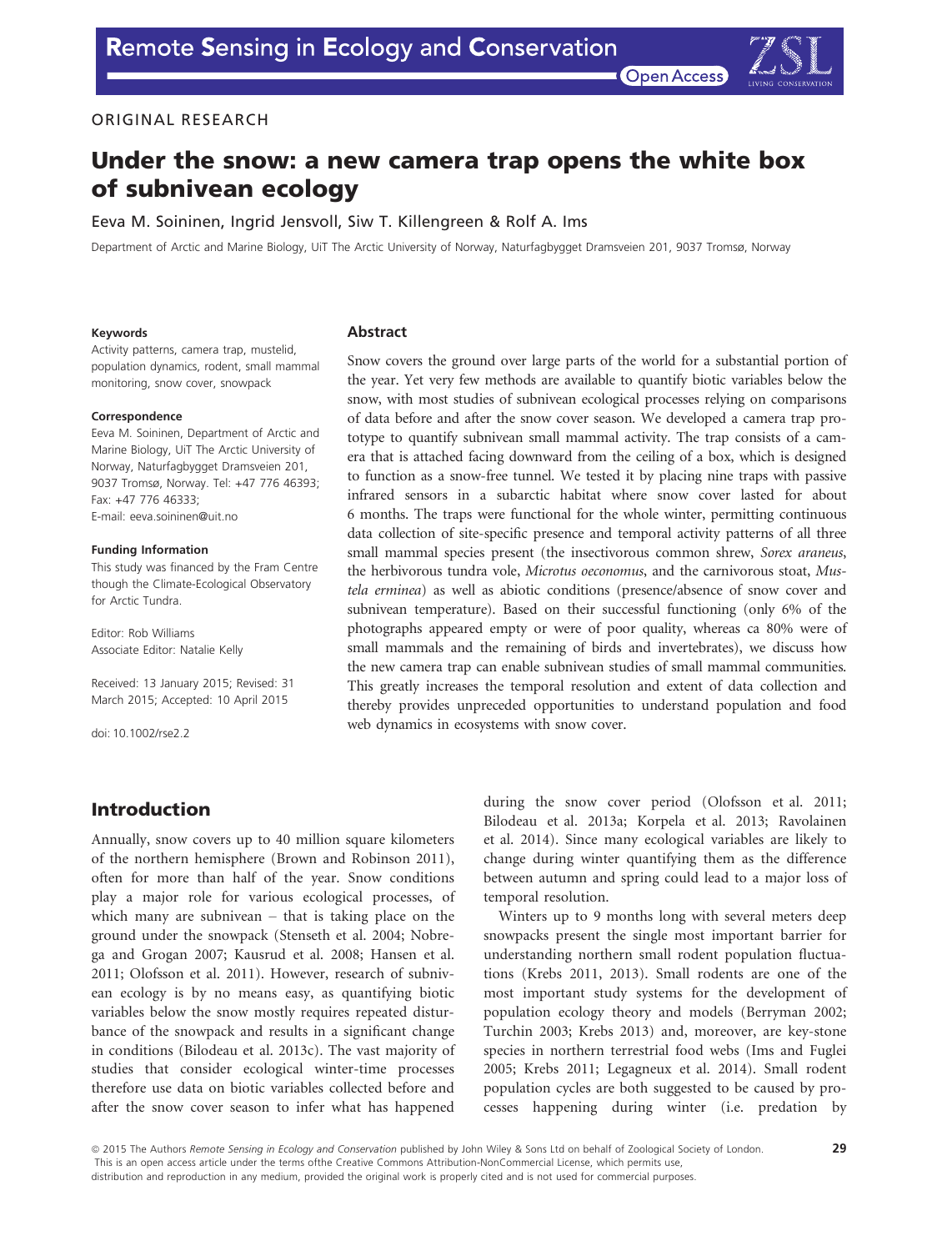mustelid rodent specialists (Hanski et al. 1991; Gilg et al. 2003; Hansson and Henttonen 1985) and to be disrupted by snow conditions (Hansson 1999; Ims et al. 2008; Kausrud et al. 2008; Stien et al. 2012). However, "the consequent lack of information can result in some impossible demographic statements about, for example, how much population growth can occur over winter, or how much population decline over winter may be caused by predators" (Krebs 2013).

Indeed, very few studies have attempted to quantify small rodents below the snow (Schweiger and Boutin 1995; Yoccoz et al. 2001; Korslund and Steen 2006). Furthermore, not all attempts have been successful (Bilodeau et al. 2013c). Given that unsuccessful studies rarely get published, we suspect that the real number of such attempts is higher than the number of publications. Additionally, below-snow trapping is extremely work intensive and therefore mostly restricted to few events at spatially small scales. Finally, manipulation or disturbance of the snowpack is an inherent problem of trapping rodents through snow.

The challenges presented by the snowpack can, however, partly be overcome by employment of automatic measurement methods. In spite of being developed primarily for detection of large mammals, the tradition of small mammal camera traps is long (Pearson 1959) and novel camera trapping methods are increasingly being used to census small mammals as well (Meek et al. 2012; Glen et al. 2013; Rendall et al. 2014). Camera traps have the potential to enable continuous subnivean observations throughout the winter without destruction of the snow cover. However, we are not aware of any previous attempts to apply camera traps below the snow. We therefore developed a prototype of a small mammal camera trap for below-snow conditions and tested it during a sub-arctic winter for 9 months, covering a 6 month snow cover period. Specifically, our aims were to (a) document how the technical aspects of the below-snow camera trap functioned, (b) suggest how eventual remaining difficulties could be solved and (c) exemplify how such camera trap data could be used to study small mammal predator–prey interactions and mammal–snow interactions.

## Materials and Methods

## Design of the camera trap

We used  $\text{Reconvx}^{TM}$  SM750 HyperFire<sup>TM</sup> License Plate Capture Cameras (Reconyx Inc., Holmen, WI, USA) as a starting point for the camera development, as this model had the fastest trigger speed among Reconyx cameras. Standard features of this camera model are a No-Glow<sup>TM</sup> High Output Covert Infrared illuminator (Reconyx Inc.),

which enables infrared images to be taken in the dark and a trigger speed (i.e. the length of time from an animal entering the detection zone to when an image is taken) of 1/10 sec, allowing three images to be taken per 1 sec (information provided by the manufacturer). The camera case is weatherproof and for each image taken the camera also logs temperature. The cameras were custommodified by Reconyx by changing the sensor to a faster one (High sensitivity passive infrared sensor, hereafter PIR) and the camera lens to a wide-angle lens with focal distance of 15 cm. The cameras were also modified to be able to attach an external battery. As yet, the final product has no specific model name, but was called by Reconyx "High speed camera for mice".

In order to have attachment for the camera under snowpack and to provide a subnivean tunnel in which photographs could be taken at a standardized focal distance, the cameras were attached inside a plywood box. They were vertically aligned (i.e. facing downward) under the ceiling of boxes, which were open on both ends (Fig. 1). The boxes were 23 cm high, 17 cm wide and 50 cm long, with a removable lid. Based on our measurements, the width of the detection zone at the bottom of the camera trap was 5 cm. The field of view covered the whole bottom of the box (Figs. 1 and 2). To direct small mammals under the sensor, we inserted two blocks at the entrance of the boxes (Fig. 1), narrowing the entrance down to 7 cm. The entrance width was chosen as a tradeoff between the narrow detection zone and the range of animals that could enter the trap, with only extremely small animals (<1 cm wide) entering the trap undetected. The detection zone was not uniformly wide on both sides of the detector and to maximize the width of the detection zone we aligned the camera case with the nonblocked edge of the box (Fig. 1). We painted the inside of the bottom of the trap box with white, flat paint to avoid reflection of light. To prevent snow from entering the boxes, we installed two plates at the ends so that only  $7 \times 6.5$  cm opening remained (Fig. 1). No lure is used with the traps because, (i) based on our previous experience we expected that small mammals would readily enter tunnels/cavities making baiting unnecessary, and (ii) the lure could not be renewed during the snow cover season.

## Field study

We tested the camera traps during winter 2013–2014 on the island of Hakøya, in Troms, Northern Norway (N 69.67° E 18.83°). The site is in a birch forest close to sea level where the field layer vegetation consists of various tall grasses and forbs. During the last 10 years, average snow-season length has been 7 months (data for Tromsø weather station, available from [www.eklima.no](http://www.eklima.no)).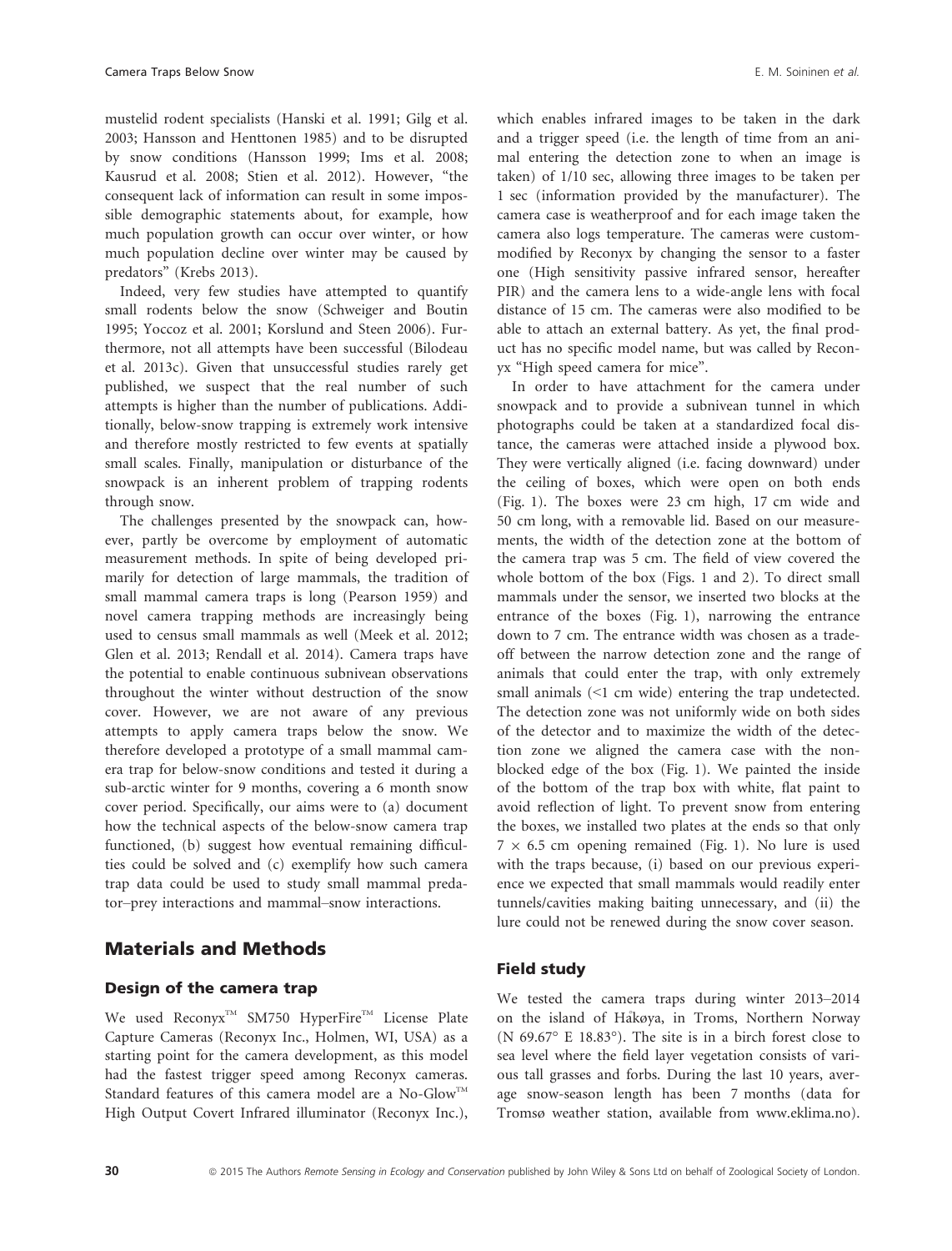

Figure 1. The subnvean camera trap box. Parts A and B give the internal measures of the box. On the left side are measures of the box, on the right side measures of the camera. Black circle denotes the attachment location of the camera. Parts C and D portray the aluminum version of the camera trap box. (A) The trap box from above. Pale gray rectangles indicate blocks inserted in the box in order to direct animals below the movement sensor. Patterned rectangle below the camera shows the extent of the detection field of the camera trap. (B) The trap box from outside. Middle point of the camera attachment screw is indicated. (C) The trap box photographed from opened. Above; lid of the box with camera attached. Note that plates that block snow from entering the box are attached on the lid. Below; bottom part of the box. Note that (i) the blocks guiding animals below the PIR sensor are hollow, allowing storage of external battery, (ii) the box structure is supported by two aluminum straps crossing the box. (D) The trap box photographed from outside.

The small mammal community residing under the snow in winter is composed of three species; the herbivorous tundra vole (Microtus oeconomus), the insectivorous common shrew (Sorex araneus) and the carnivorous stoat (Mustela erminea).

We set out nine camera traps on 23 August 2013, spatially overlapping a live-trapping transect (45 traps) for small rodents along an edge of a birch forest and a shore meadow. All camera traps were placed in a line close to the shore (5–30 m), c. 20–80 m from the closest neighboring camera trap and along obvious runways of rodents. Adjustable features of the cameras and the settings we used are given in Table 1. In order to maximize the time the camera traps would be functional without visits, we equipped all traps with 12 Lithium batteries and a 32 GB memory card. We checked the batteries and memory cards in all traps on 11 September 2013. The first snowfall occurred in midOctober (Fig. 3B), after which the traps gradually became covered with snow. On 2 December 2013, four of the traps were dug out of the snow and the batteries and memory cards were checked. Even though the batteries indicated they were 99% full, we equipped these cameras with an additional external battery. We recorded the trap snow cover status (below snow/at least partly exposed) on 23 February 2014. After snowmelt, all traps were collected (28 May 2014). Live-trapping was conducted in the area twice; 29 September to 1 October 2013 and 28 to 30 May 2014 (R. A. Ims, unpubl. data).

### Data analysis

We used the program MapView<sup>TM</sup> (Reconyx) to quantify images. For the first images of the three images taken per a trigger event, we noted the number and species of small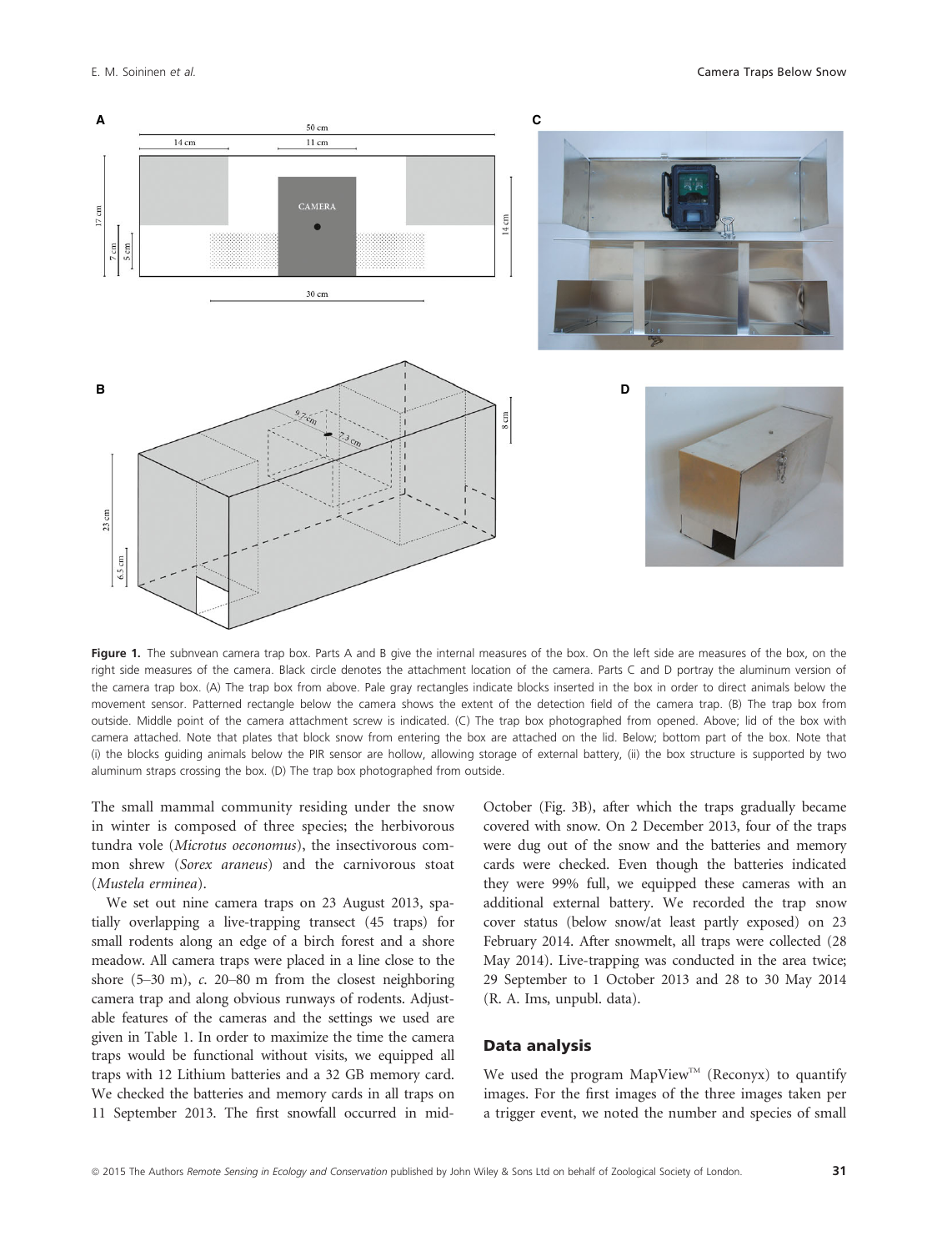

Figure 2. Examples of small mammal images taken by the subnivean camera trap. From top left to bottom right; common shrew (Sorex araneus), tundra vole (Microtus oeconomus), Norwegian lemming (Lemmus lemmus), stoat (Mustela erminea).

Table 1. Adjustable features of the Reconyx™ SM750 HyperFire license plate capture cameras and the settings used in this study.

| Feature    | Specification        | Options                                          | Set to     |
|------------|----------------------|--------------------------------------------------|------------|
| Trigger    | PIR sensor           | On/off                                           | On         |
|            | Sensitivity          | From low to high                                 | High       |
|            | Pictures per trigger | $1 - 10$                                         | 3          |
|            | Picture interval     | From RapidFire™<br>near-video speed<br>to 10 sec | Rapid fire |
|            | Quiet period         | From no delay<br>to 5 min                        | No delay   |
| Time lapse |                      | Hours of day and<br>days of week                 | Off        |
| Resolution |                      | 720P or 1.3 MP                                   | $1.3$ MP   |

mammals; tundra vole, stoat or common shrew. To account for images with only a small part of an animal visible we also included a category "vole or shrew". If no animals were observed in the first image, we inspected the two subsequent images of the same trigger event, always including data of one image per trigger event in the dataset. All trigger events were scored, even though sometimes the same animal had apparently released the trigger several times. We also noted if the image was of very poor quality and the likely reason for that (e.g. trap filled with snow, humidity on the lens, etc.). Further, we noted if no animals were observed in the image. One of the traps was filled by vole nest material by mid-December, and data from this trap were excluded from further analyses and comparisons. All further data handling was done using the statistical software R, version 3.1.1 (R Development Core Team 2014).

As tundra voles were the most common species observed, we use them to exemplify our data. To assess the relationships between vole activity patterns, snow conditions and predator occurrence, we calculated occurrence of voles per camera per day and daily proportion of camera traps with vole occurrence (i.e. proportion of camera traps with at least one trigger event with any number of tundra voles recorded). We plotted this index of vole activity against days with stoat occurrence in at least one trap and with data on snow depth and precipitation data acquired from Tromsø weather station, which is at a distance of c. 4 km from the study site. Winter precipitation was classified as rain at temperatures above 1°C, otherwise as snow (according to Hansen et al. (2013)).

To assess snowpack impact on vole activity patterns within 24-h, that is, diel patterns (Halle 1995), we calculated occurrence of voles per hour for the three traps that were below snow the whole winter. For each hour, we first recorded whether one or several voles were present at least once. Based on duration of snow cover season, defined by temperature data recorded by the camera traps (see below), we divided the data between before and after the onset of snow cover. We then summed, for each time period respectively, the number of occasions vole activity occurred during a given hour of the day. In order to include only unambiguously snow-free or snow-covered days, we included data for September only for the period before snow cover and data for December- April for during snow cover.

In order to assess to what extent the temperature data collected by the camera traps could be used to determine snow cover duration, we calculate daily average, minimum and maximum temperatures across the camera traps that were observed to be below snow the whole winter. We compared these with the snow depth and precipitation data described above.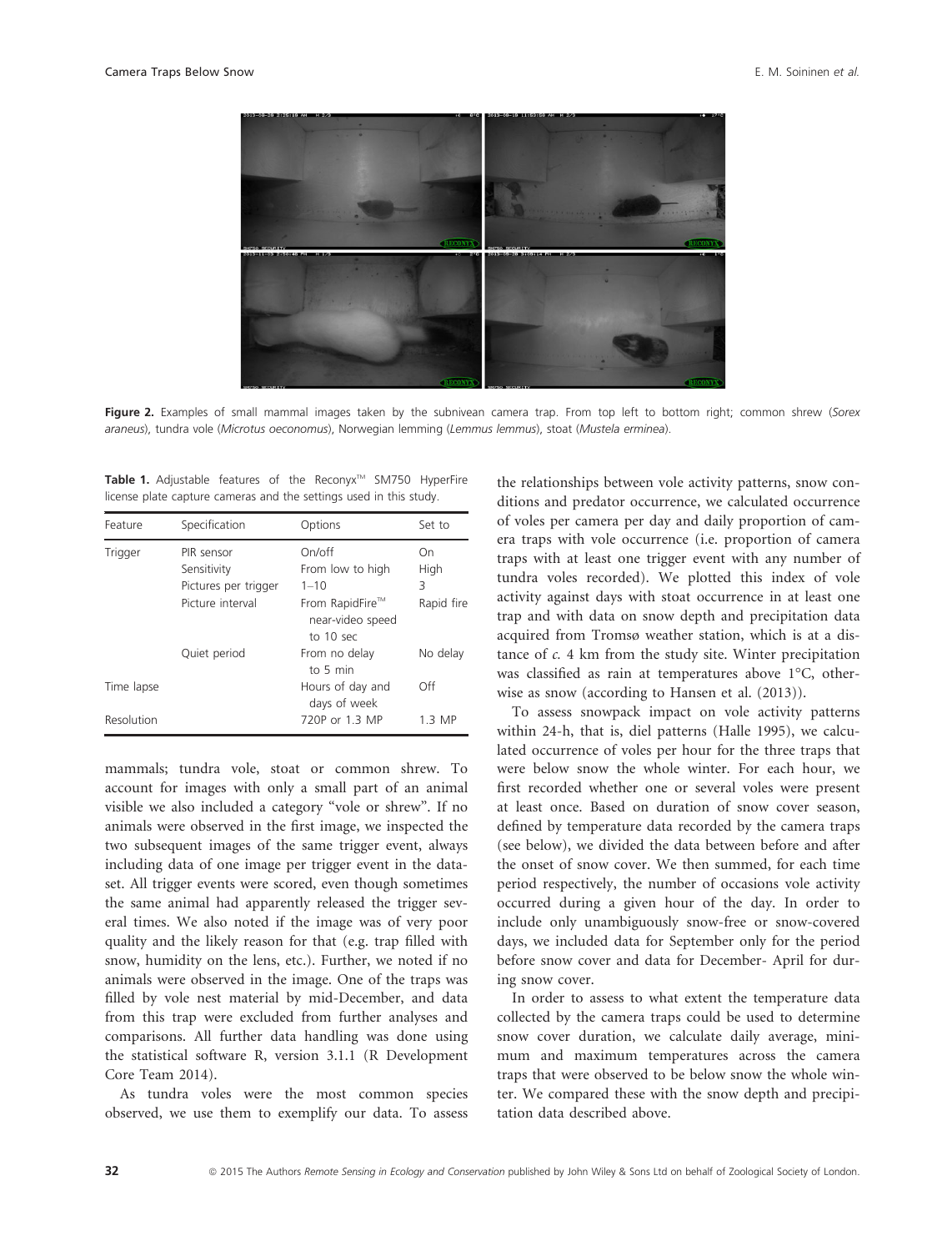

Figure 3. Vole and stoat occurrence, snow conditions and temperature in snow-covered camera traps during winter 2013–2014. (A) Vole occurrence per date (for each date, the proportion of camera traps where at least one vole was present at least once) and stoat occurrence (date with stoat occurrence in any camera trap) through the season. (B) Snow conditions through the season; daily snow depth measurement and 24 h accumulation of rain (defined as temperature >1°C and precipitation >1 mm) measured at Tromsø weather station. (C) Temperature measured by the camera traps; daily mean, minimum and maximum temperatures (dotted lines) aggregated across the traps that were observed to be beneath snow throughout the snow cover season.

To assess the relationship between the vole activity index achieved by camera traps and the number of voles observed during live-trapping, we enumerated the total number of vole individuals observed during each livetrapping session. For the camera trapping, we calculate the average proportion of camera traps with vole occurrence at least once a day during the week preceding each live-trapping session. We compared the magnitude of change from autumn to spring between the measure of live-trapping and camera trapping.

## Results

#### Technical aspects

All of the camera traps took pictures throughout the winter and no cameras had technical failures or malfunctioned. The longest period a camera was unchecked varied between 154 and 236 days. At every check, all lithium batteries were 99% full. The total amount of data per camera trap were on average 289 (min 75, max 451) MB, thus never using more than 1% of the 32GB memory card capacity.

Most of the images were easy to classify to a given animal category. A small number of the images seemingly had no animal present, and a very small number of images were of bad quality, mostly due to snow in the box, moisture on the lens during snowmelt or bright sunshine (Table 2). One of the nine traps was filled by nest material by mid-December and another trap was partly filled by snow between 4 December 2013 and 26 February 2014. Excluding the trap with nest material, the camera traps were triggered in total 9995 times, on average 1249 times per camera (min 355, max 2336). The camera traps which were dug out of the snow in December, had on average somewhat lower vole occurrence after the exposure than the other traps (mean number of days with vole occurrence after 2 December in opened traps was 51, and in non-opened traps 78).

## Data recorded

We detected a range of animals in the traps; tundra voles, common shrews, insects, spiders, great tits (Parus major) and stoats (Fig. 2, Table 2). In majority of the cases (80%, Table 2) we identified a mammal to be the cause of trigger release. We mostly observed one animal, but

Table 2. Total number and proportion of trigger events in the eight camera traps between August 2013 and May 2014.

| Trigger event category      | Number | Proportion |
|-----------------------------|--------|------------|
| Tundra vole                 | 4992   | 0.50       |
| Common shrew                | 2861   | 0.29       |
| Vole or shrew               | 66     | 0.01       |
| Stoat                       | 6      | 0.001      |
| <b>Bird</b>                 | 214    | 0.02       |
| Invertebrate                | 1251   | 0.13       |
| Bad quality (sunshine)      | 51     | 0.005      |
| Bad quality (snow/moisture) | 56     | 0.005      |
| No animal                   | 498    | 0.05       |

Bad image quality due to snow or moisture means that either the box was partly filled by snow, or the camera had fog on the lens. The number of invertebrates was not scored, but represents the number of trigger events that were not assigned to any other category.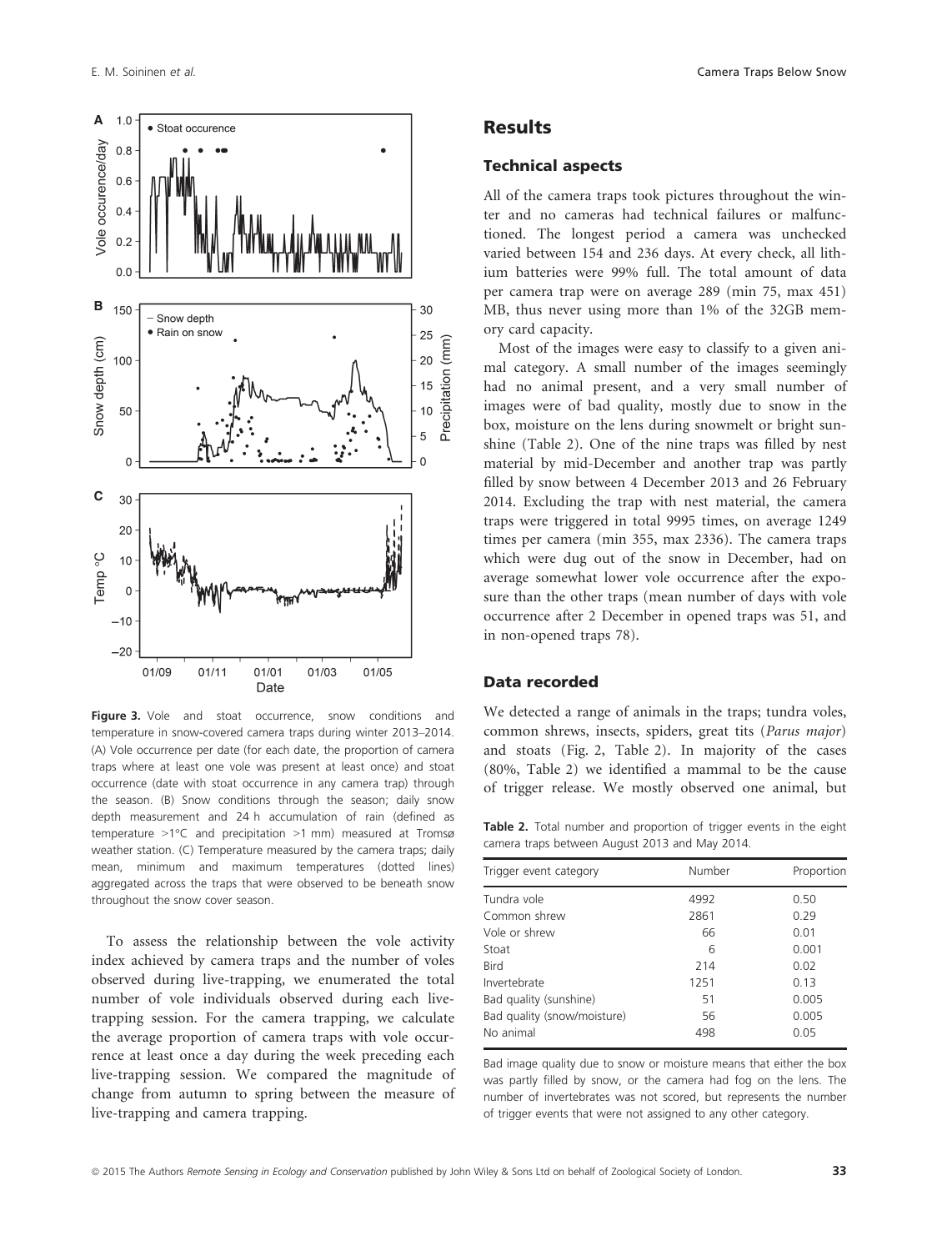130 trigger events were caused by two voles and 13 trigger events by two shrews. In the camera trap with a vole nest, three voles were observed during 18 trigger events. A relatively large number of the images taken (13%, Table 2) were of invertebrates.

During September and October, c. 80% of the camera traps were visited daily by tundra voles (Fig. 3A). In November, vole activity decreased rather abruptly, and remained at a low level (0–30% of the camera traps being visited daily) for the remaining winter (Fig. 3A). The period of decrease in activity commenced concurrently with both the first recorded rain-on-snow event and with the first observation of a stoat in the camera traps (Fig. 3A and B). The traps that were below snow throughout the winter had a higher level of vole activity than those traps that had melted out in February and were exposed to ambient conditions (Fig. 4). However, the traps that were below snow throughout the winter already had a higher level of activity before the first snowfall (Fig. 4). The observed diel activity pattern of voles was consistent with an ultradian rhythm with 3–4 h between activity peaks (cf. Halle 1995) both before and after the onset of snow cover (Fig. 5).

Temperature data recorded by the cameras reflected snow cover duration well. Temperature of those camera traps that were below snow throughout the snow cover season remained relatively stable around zero and corresponded well to duration of snow cover recorded at the closest weather station (Fig. 3B and C).

The number of tundra vole (i.e. the only species captured during the live-trapping) individuals recorded during the live-trapping decreased from 69 in end of September 2103 to 16 in end of May 2014, that is, by 77%. During the week preceding live-trapping, on average 55% of the traps camera traps were visited at least once a day in the autumn and 8% in the spring, corresponding to a decrease of 85%.



Figure 4. Proportion of camera traps with tundra vole occurrence per day for camera traps that were covered by snow  $(n = 3)$  or exposed ( $n = 5$ ) 23.02.2014. Lowess-smoothed curves ( $f = 1/8$ ).



Figure 5. Tundra vole ultradian rhythm below snow and before the onset of snow cover. Vole occurrence per hour per camera traps is summed across the camera traps that were covered by snow throughout the winter. Data for "Below snow cover" is from September 2013 and data for "Below snow" from December 2013 – April 2014. Grey blocks denote timing of sunrise and sunset in Tromsø in September 2013.

## **Discussion**

We found that the camera traps were able to provide data of small mammal activity below snow throughout the winter, yielding very detailed temporal resolution of small mammal activity dynamics. The change from autumn to spring corresponded well to that found with live-trapping, but the camera traps were able to pinpoint when the decrease happened and provided data to assess the causes of such decrease, that is, data on predator occurrence and snow cover duration. The traps also provided detailed data on the fine-scale temporal organization of vole activity, revealing similar ultradian rhythmicity both before and after the onset of snow cover.

## Technical aspects

Throughout the winter, our camera trap prototype proved to be very functionally reliable. We had no technical problems, with the trigger and camera clearly fast enough to capture animals passing through the trap as we only infrequently recorded empty images where the animal in question had disappeared from the trap prior to camera release. We experienced no issues with batteries or memory cards. It is unlikely that any camera trap below snow would be exposed to such extremely low temperatures that could compromise the battery resilience [trials with cameras in freezers  $(-20^{\circ}C)$  support this; Jensvoll, unpubl. observations]. While the number of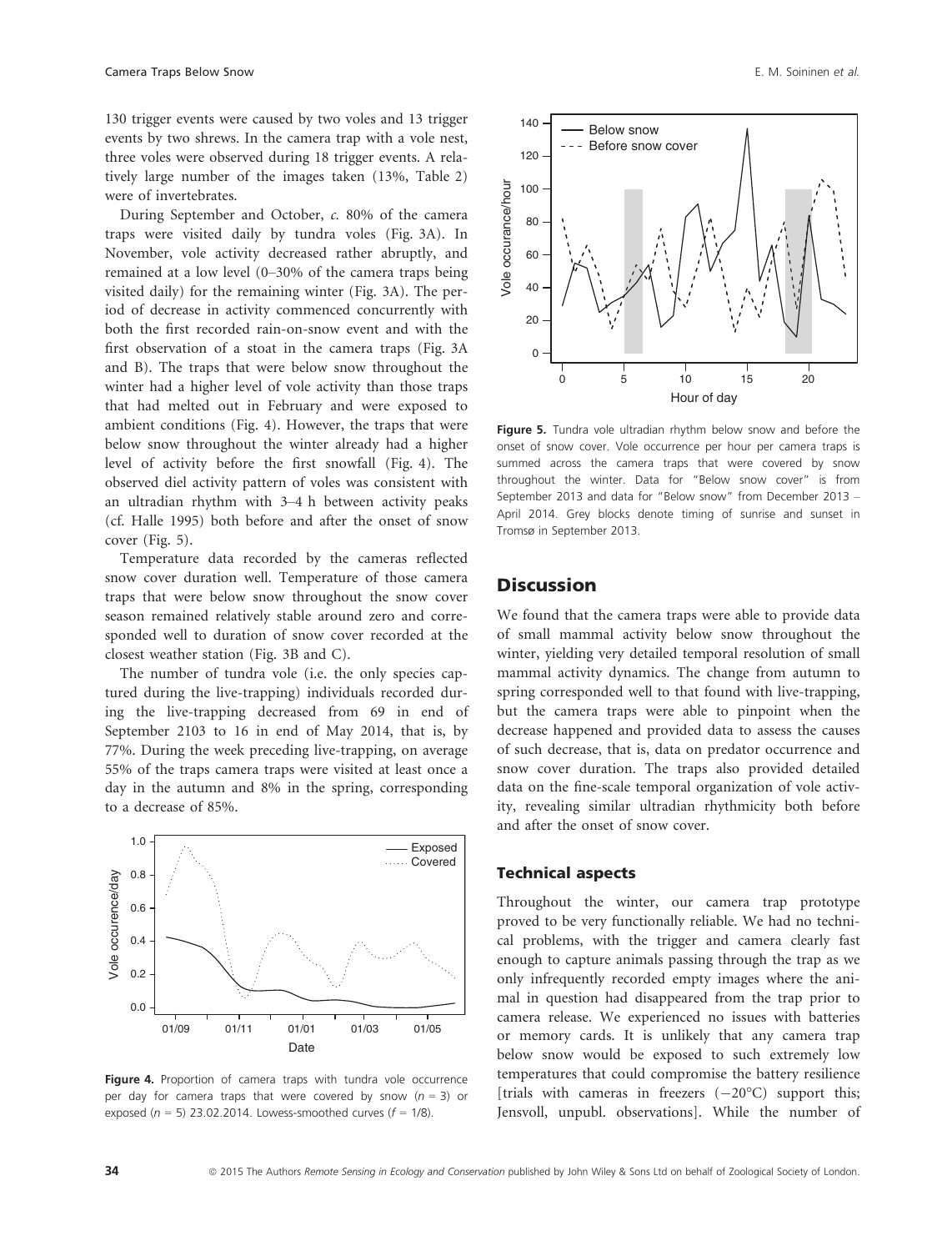images taken does, however, affect the battery life-time, it is difficult to assess how many images would be taken by a camera trap, for example, during a small rodent population peak year. Even the camera trap which was filled with nest material and had therefore taken high numbers of images (6300 images since the nest appeared in mid-December), had used little of the battery and memory card capacity. Lithium batteries and 32GB memory cards are thus likely to be a functional solution under most scenarios of subnivean camera trapping.

We did, however, encounter some issues that could probably be avoided or ameliorated. We observed a relatively large number of images with non-target species (invertebrates, including moth, flies and spiders). However, invertebrates were mainly observed when temperatures were above zero. Excessive numbers of invertebrates are unlikely to occur in camera traps during winter as they are in general inactive during the cold season. Furthermore, we observed humidity on the lens of some of the cameras during snowmelt, which could probably be avoided by plugging the opening for the external battery properly and by inserting a small pouch of silica-gel inside the camera case. Only one of the traps filled with snow, and although it may be impossible to completely avoid this problem, careful placing of the traps in windsheltered areas must be considered, especially in open terrain. Voles and shrews frequently stayed in the camera trap for several seconds, resulting in multiple trigger events and, over the winter, a large number of images. The number of images per animal could be reduced by setting the camera trap to have a delay period after each trigger event. The length of such delay should, however, be carefully considered in order to balance the probability of false negative detections of other species (Meek et al. 2014). The first prototypes of the trap were constructed of plywood and had deteriorated during the winter. After this present study, we constructed boxes for long-term use out of aluminum (Fig. 1C and D). In the new version of the box, the blocks that direct animals under the PIR sensor are hollow, allowing one to insert an external battery within the box and thus keep the external battery sheltered (Fig. 1C).

Vole activity records in the traps that we checked once during the winter were, after the disturbance, lower than in nondisturbed traps. The fact that a single disturbance event appeared to have an effect on vole activity indicates that disturbance of the snowpack may be an important issue changing small mammal behavior. However, as we observed the batteries to be very resilient in our camera trap setup, such checking is unlikely necessary during the winter. In contrast, repeated disturbance of snowpack is necessary during live-trapping and the automatic camera traps thus provide a much less disturbed subnivean environment than live-trapping regimes. Small mammals that are active under snow spend their winter in tunnel systems and the camera trap box most likely functions simply as a slightly larger chamber of runway tunnel systems, similarly to naturally occurring chambers (e.g. between rocks, hummocks or tree trunks). Even though the box evidently provides small rodents with a large enough chamber space for constructing a nest, it is very unlikely that such space alone would initiate below-snow breeding behavior. The camera trap boxes, if placed as part of runway systems, thus represent a relatively normal winter environment for subnivean small mammals compared to nest boxes (Bilodeau et al. 2013c) and trap chimneys (Yoccoz et al. 2001; Korslund and Steen 2006) used in subnivean live-trapping.

As only one species of vole has been observed at the study site, we could not quantify our detection ability of different rodent species. However, based on preliminary testing of the camera trap in another study area (mountain birch forest at Kattfjordeidet, N 69.65° E 18.53°, 200 m.a.s.l.) voles were clearly distinguishable from the Norwegian lemming (Lemmus lemmus) (Fig. 2). On the other hand, it seems that in most cases we were unable to determine the species of vole (tundra voles vs. red voles Myodes rutilus). The lack of species-level resolution could probably be avoided by using a camera with white flash instead of infrared flash. However, white flash may scare animals (O'connell et al. 2011) and its effect on small mammal behavior should be assessed carefully prior to implementation.

### A word of caution on study designs

In this study, we focused on testing the technical aspects of the camera trap prototype, illustrating potential ways to use data gained by this method. For any ecological study employing below-snow camera traps the best sampling strategy will vary according to the ecological questions and it is therefore important to thoroughly consider issues of study design and modeling approach before setting out camera traps for a larger study. Various aspects of camera trap study designs, such as the underlying assumptions and appropriate study designs for abundance, density and occupancy estimation have been discussed in recent publications (O'connell et al. 2011; Hamel et al. 2013; Rovero et al. 2013). Animal space use is involved in critical assumptions for many camera trapping applications, such as occupancy estimation (O'connell et al. 2011; Rovero et al. 2013). The issue is of especial relevance for subnivean camera trapping, as the current knowledge on subnivean space use of small mammals is extremely scarce (Korslund and Steen 2006; Hoset et al. 2008; Haapakoski and Ylönen 2013). Assumptions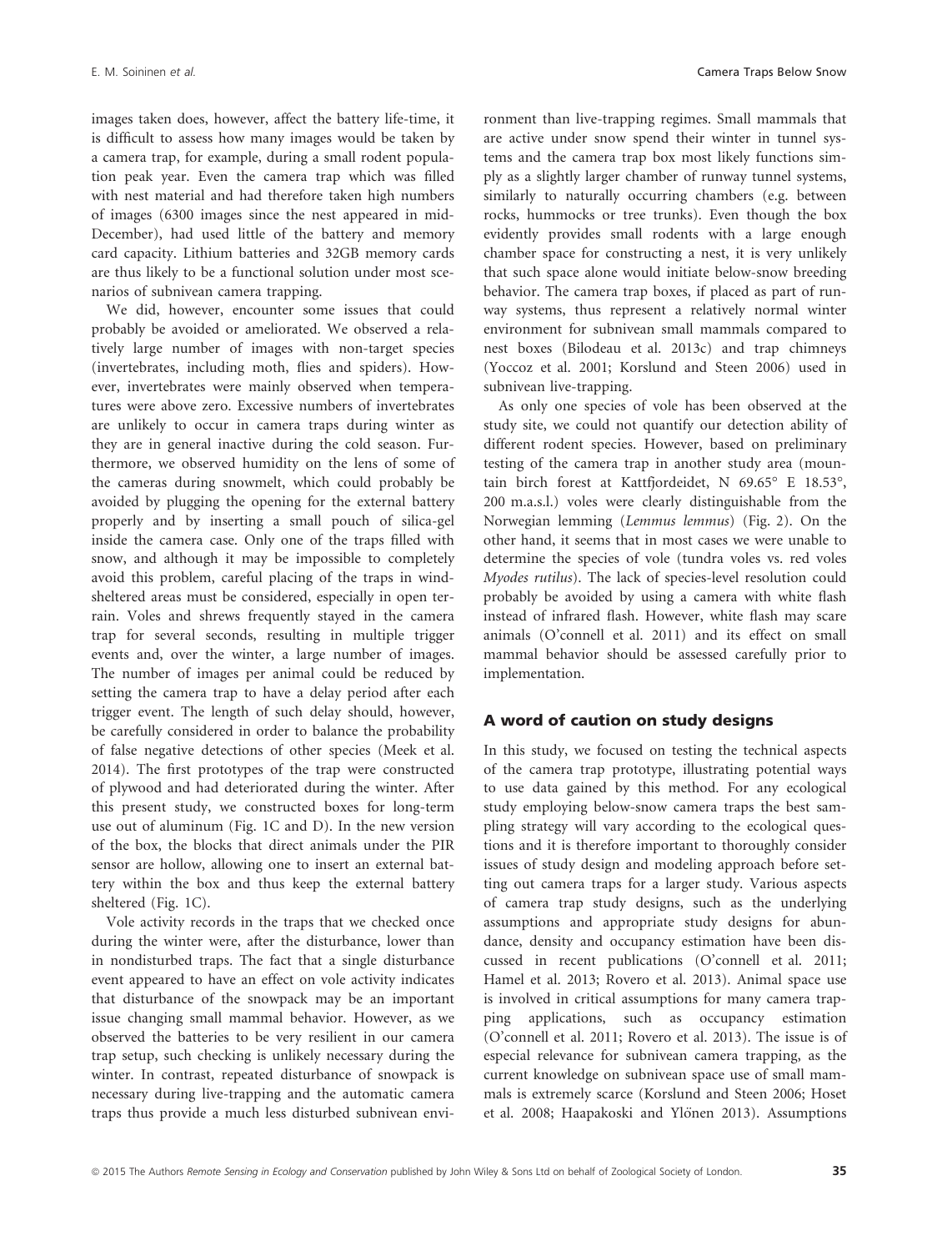related to the below-snow space use should therefore be done consciously and preferably tested, before interpreting the results. Furthermore, the below-snow camera traps are especially prone to false-negative detectability, as the traps may sometimes fill up with snow. This can, however, be easily monitored by setting the cameras to take a daily time-lapse picture (Hamel et al. 2013).

## New avenues for subnivean ecology

Here, we focused on exemplifying the potential of belowsnow camera traps specifically for studies of predator–prey and rodent–snow interactions. The current methods for studying mustelids are challenging and most studies within population and community ecology use indirect methods (Gilg et al. 2009; Haapakoski et al. 2012; Bilodeau et al. 2013b). Concurrently, most data series of small rodent population dynamics are based on few trapping events per year (see e.g. Krebs 2013 and references therein). Thus, the possibility to gain simultaneous and continuous data on small rodents and their mustelid predators enables analyses of their relationships at an unprecedented level of detail. Likewise, subnivean camera traps provide, for the first time, the possibility to relate timing of changes in winter weather to those of small mammal activity, as illustrated here by the comparison of winter rain timing and rodent activity. Moreover, these new traps provide the possibility of assessing the fine-scale organization of small rodent activity patterns (diel rhythmicity) under the snow in natural conditions. Indeed, we are aware of only one publication data on subnivean diel rhythms of rodents (Korslund 2006). The type of data provided in Figure 5 can, for instance, be used to infer whether the ultradian pattern is an adaptation to avian predation pressure during the snow-free season (Gerkema and Verhulst 1990), metabolic constraints differing according to snow cover (Aars and Ims 2002), or whether ambient light conditions function as zeitgebers (Halle 1995).

However, applications of the subnivean camera trap extend beyond those illustrated in this study. Importantly, the attachment of the camera on the box leads to images being taken of animals at a fixed distance from the camera, unlike most previous small mammal camera trap applications, where the image may be triggered across a range of different focal lengths (Glen et al. 2013). Thus, it would be possible to assess the relative size of the observed individuals and categorize them as juveniles or adults. Continuous subnivean observations of the reproductive status of the focus population would, for example, provide for the first time, data on the extent and timing of reproduction under snow – a critical aspect of boreal and arctic rodent ecology (Ims et al.

2011; Krebs 2011). Furthermore, camera traps present an opportunity to gain better data on trap-adverse species (Rendall et al. 2014), such as the Norwegian lemming. In areas where the species is an important component of the small mammal guild snap trapping of rodents remains the standard; a situation that could be amended by applying camera trapping methods.

In conclusion, the subnivean camera trap greatly increases the temporal extent and resolution of data collection on small mammal activity in cold ecosystems and provides new opportunities to establish subnivean interactions between predators and prey and the impact of climatic variation and change. Major advances of small mammal research and small rodent population ecology can therefore be expected through the use of the new trap as it allows the physical barrier of snow to be penetrated, leading to more detailed observations.

# Data Accessibility

Camera trap data are available in Dryad Digital repository [\(http://dx.doi.org/10.5061/dryad.9fg6p\)](http://dx.doi.org/10.5061/dryad.9fg6p). Weather data are available from the Norwegian Meteorological Institute.

# Acknowledgments

We thank all of those who contributed to the design of the camera (Justin Thiner and Jamie Ratajczek at Reconyx), provided help with planning, testing and constructing the camera trap design (Atle Lilletun, Gunnar Johansen, Frode Hansen, Johan Nils Svärd, Eivind Flittie Kleiven, Marita Anti Strømeng and Mari Jacobsen), participated in fieldwork (Sissel Kaino), helped with illustrations (Tove Midtun) and checked the English (Helen Anderson). We also thank all of those who provided ideas, opinions and knowledge about trapping rodents through snow (Frederic Bilodeau, Eva Kallio). This study was financed by the Fram Center though the Climate-Ecological Observatory for Arctic Tundra.

## References

- Aars, J., and R. A. Ims. 2002. Intrinsic and climatic determinants of population demography: the winter dynamics of tundra voles. Ecology 83:3449–3456.
- Berryman, A. A. 2002. Population cycles: the case of trophic interactions. Oxford University Press, Oxford.
- Bilodeau, F., G. Gauthier, and D. Berteaux. 2013a. The effect of snow cover on lemming population cycles in the Canadian High Arctic. Oecologia 172:1007–1016.
- Bilodeau, F., G. Gauthier, and D. Berteaux. 2013b. Effect of snow cover on the vulnerability of lemmings to mammalian predators in the Canadian Arctic. J. Mammal. 94:813–819.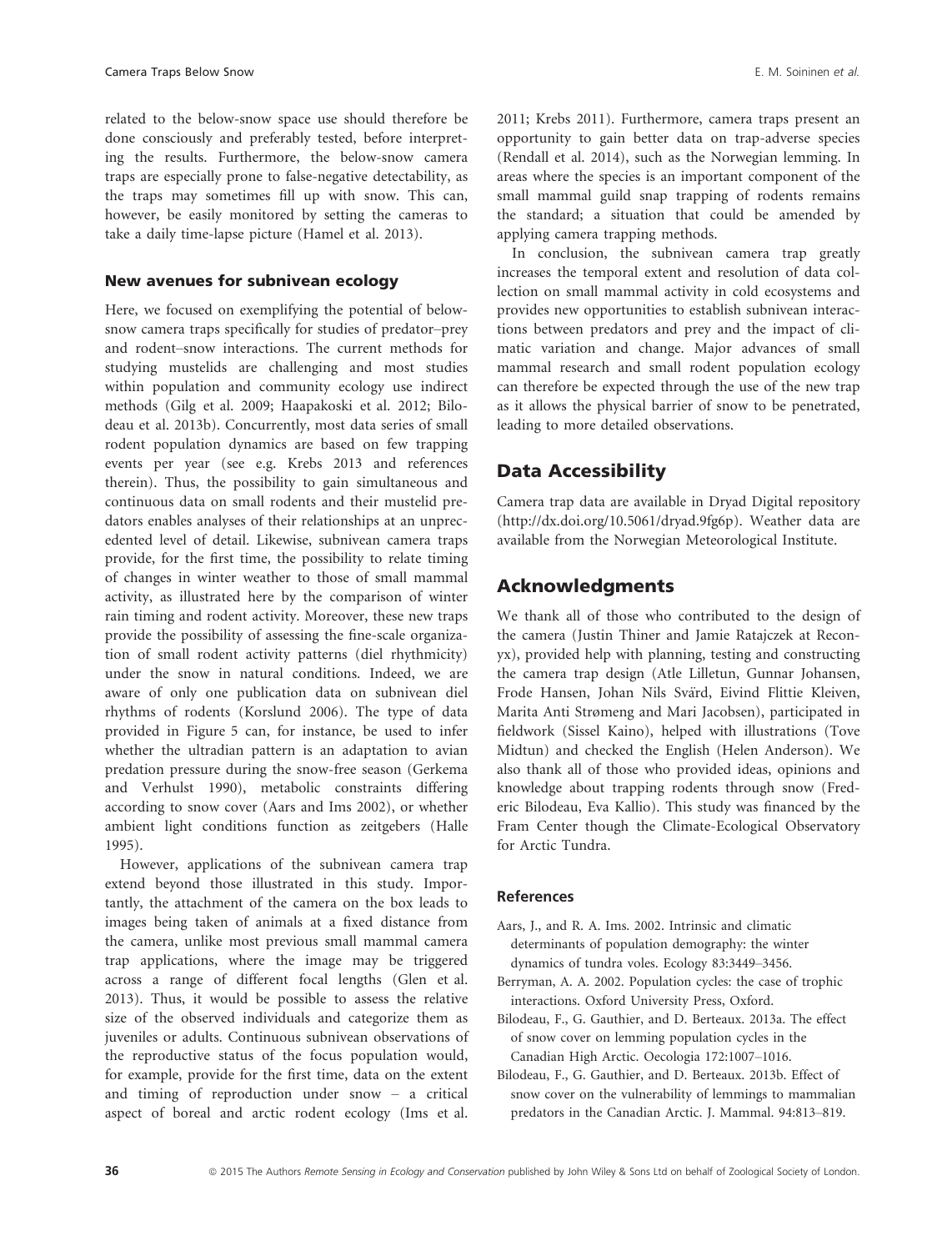Bilodeau, F., A. J. Kenney, B. S. Gilbert, E. Hofer, G. Gauthier, D. G. Reid, et al. 2013c. Evaluation of a technique to trap lemmings under the snow. Arctic 66:32–36.

Brown, R. D., and D. A. Robinson. 2011. Northern hemisphere spring snow cover variability and change over 1922-2010 including an assessment of uncertainty. Cryosphere 5:219–229.

Gerkema, M. P., and S. Verhulst. 1990. Warning against an unseen predator - a functional aspect of synchronous feeding in the common vole, Microtus arvalis. Anim. Behav. 40:1169–1178.

Gilg, O., I. Hanski, and B. Sittler. 2003. Cyclic dynamics in a simple vertebrate predator-prey community. Science 302:866–868.

Gilg, O., B. Sittler, and I. Hanski. 2009. Climate change and cyclic predator-prey population dynamics in the high Arctic. Global Change Biol. 15:2634–2652.

Glen, A. S., S. Cockburn, M. Nichols, J. Ekanayake, and B. Warburton. 2013. Optimising camera traps for monitoring small mammals. PLoS ONE 8:e67940.

Haapakoski, M., and H. Ylönen. 2013. Snow evens fragmentation effects and food determines overwintering success in ground-dwelling voles. Ecol. Res. 28:307–315.

Haapakoski, M., J. Sundell, and H. Ylönen. 2012. Predation risk and food: opposite effects on overwintering survival and onset of breeding in a boreal rodent. J. Anim. Ecol. 81:1183–1192.

Halle, S. 1995. Diel pattern of locomotor activity in populations of root voles Microtus oeconomus. J. Biol. Rhythms 10:211–224.

Hamel, S., S. T. Killengreen, J. A. Henden, N. E. Eide, L. Roed-Eriksen, R. A. Ims, et al. 2013. Towards good practice guidance in using camera-traps in ecology: influence of sampling design on validity of ecological inferences. Methods Ecol. Evol. 4:105–113.

Hansen, B. B., R. Aanes, I. Herfindal, J. Kohler, and B. E. Saether. 2011. Climate, icing, and wild arctic reindeer: past relationships and future prospects. Ecology 92:1917–1923.

Hansen, B. B., V. Grotan, R. Aanes, B. E. Saether, A. Stien, E. Fuglei, et al. 2013. Climate events synchronize the dynamics of a resident vertebrate community in the High Arctic. Science 339:313–315.

Hanski, I., L. Hansson, and H. Henttonen. 1991. Specialist predators, generalist predators, and the microtine rodent cycle. J. Anim. Ecol. 60:353–367.

Hansson, L. 1999. Intraspecific variation in dynamics: small rodents between food and predation in changing landscapes. Oikos 86:159–169.

Hansson, L., and H. Henttonen. 1985. Gradients in density variations of small rodents - the importance of latitude and snow cover. Oecologia 67:394–402.

Hoset, K. S., J. F. le Galliard, G. Gundersen, and H. Steen. 2008. Home range size and overlap in female root voles: effects of season and density. Behav. Ecol. 19:139–145.

Ims, R. A., and E. Fuglei. 2005. Trophic interaction cycles in tundra ecosystems and the impact of climate change. Bioscience 55:311–322.

Ims, R. A., J. A. Henden, and S. T. Killengreen. 2008. Collapsing population cycles. Trends Ecol. Evol. 23:79–86.

Ims, R. A., N. G. Yoccoz, and S. T. Killengreen. 2011. Determinants of lemming outbreaks. PNAS 108:1970–1974.

Kausrud, K. L., A. Mysterud, H. Steen, J. O. Vik, E. Ostbye, B. Cazelles, et al. 2008. Linking climate change to lemming cycles. Nature 456:93–97.

Korpela, K., M. Delgado, H. Henttonen, E. Korpimáki, E. Koskela, O. Ovaskainen, et al. 2013. Nonlinear effects of climate on boreal rodent dynamics: mild winters do not negate high-amplitude cycles. Global Change Biol. 19:697–710.

Korslund, L. 2006. Activity of root voles (Microtus oeconomus) under snow: social encounters synchronize individual activity rhythms. Behav. Ecol. Sociobiol. 61:255–263.

Korslund, L., and H. Steen. 2006. Small rodent winter survival: snow conditions limit access to food resources. J. Anim. Ecol. 75:156–166.

Krebs, C. 2011. Of lemmings and snowshoe hares: the ecology of Northern Canada. Philosophical Trans. B 278:481–489.

Krebs, C. 2013. Population fluctuations in rodents. The University Press of Chicago, Chicago.

Legagneux, P., G. Gauthier, N. Lecomte, N. M. Schmidt, D. Reid, M. C. Cadieux, et al. 2014. Arctic ecosystem structure and functioning shaped by climate and herbivore body size. Nat. Climate Change 4:379–383.

Meek, P., G. Ballard, and P. Fleming. 2012. An introduction to camera trapping for wildlife surveys in Australia. PestSmart Toolkit publication, Invasive Animals Cooperative Research Centre, Canberra, Australia.

Meek, P. D., G. Ballard, A. Claridge, R. Kays, K. Moseby, T. O'Brien, et al. 2014. Recommended guiding principles for reporting on camera trapping research. Biodivers. Conserv. 23:2321–2343.

Nobrega, S., and P. Grogan. 2007. Deeper snow enhances winter respiration from both plant-associated and bulk soil carbon pools in birch hummock tundra. Ecosystems 10:419–431.

O'connell, A. F., J. D. Nichols, and K. U. Karanth, eds. 2011. Camera traps in animal ecology. Springer, Tokyo, Dordrecht, Heidelberg, London, New York.

Olofsson, J., L. Ericson, M. Torp, S. Stark, and R. Baxter. 2011. Carbon balance of Arctic tundra under increased snow cover mediated by a plant pathogen. Nat. Clim. Chang. 1:220–223.

Pearson, O. P. 1959. A traffic survey of Microtus-Reithrodontomys runways. J. Mammal. 40:169–180.

R Development Core Team. 2014. R: A Language and Environment for Statistical Computing. R Foundation for Statistical Computing, Vienna, Austria.

Ravolainen, V. T., K. A. Brathen, N. G. Yoccoz, J. K. Nguyen, and R. A. Ims. 2014. Complementary impacts